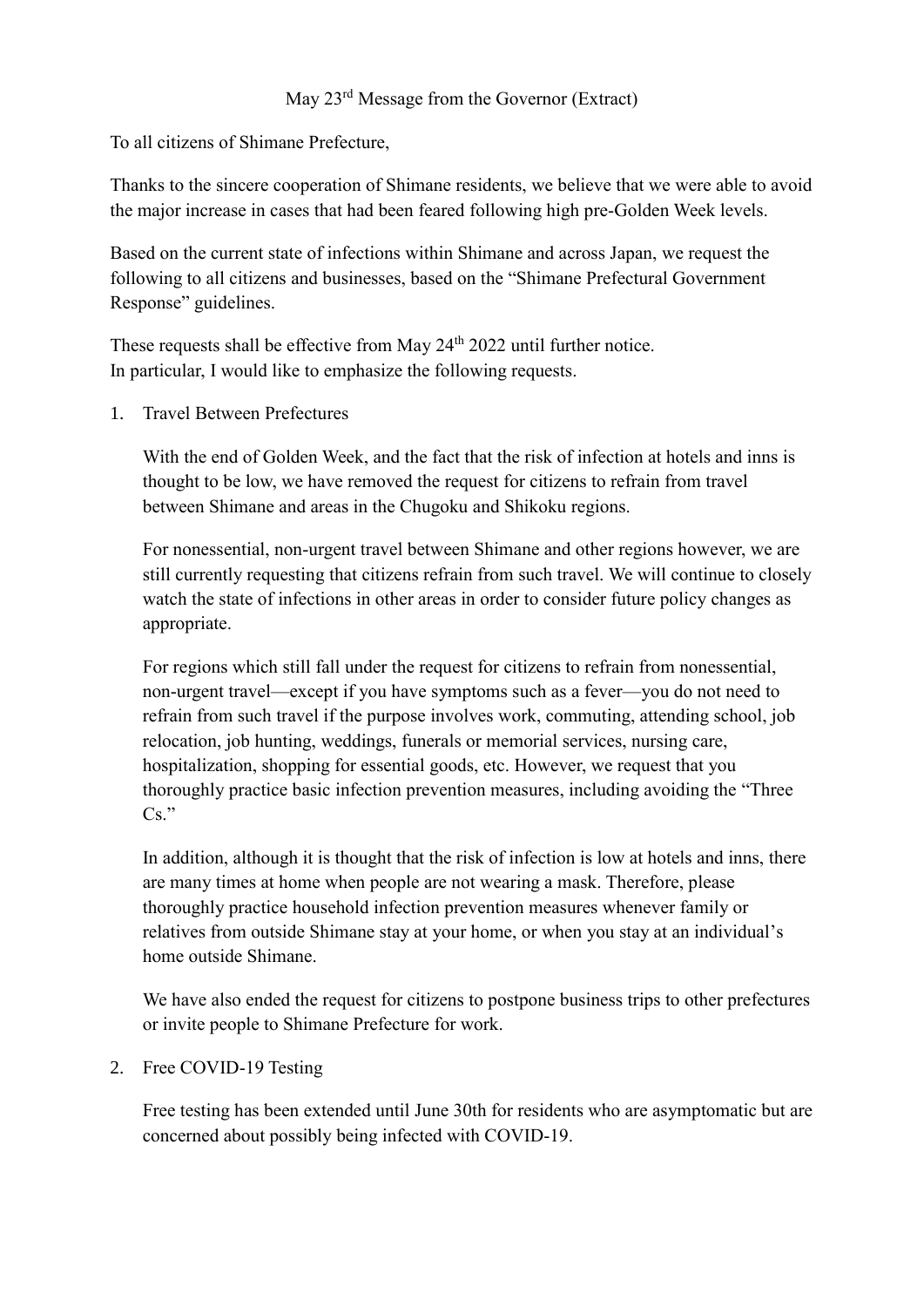3. Use of Food and Drink Establishments

Since the limit on group size when dining out was relaxed for western Shimane and the Oki Islands on March 4<sup>th</sup>, there have been no confirmed infection clusters at food and drink establishments to date.

Therefore, based on the state of infections in each region of Shimane, we are further relaxing requests as follows.

- (1) Number of People When Dining
	- ① Please limit group dining to 8 people or fewer in Matsue and Izumo.
	- ② Please limit group dining to 12 people or fewer in other regions of Shimane.

However, you are not restricted to the limits in  $\mathbb D$  and  $\mathbb Q$  if all the following conditions are met:

- A) At the same table, there are acrylic panels, etc. between seats that face each other; for seats beside each other, there is at least 1 m of social distancing or there are acrylic panels, etc. between seats.
- B) Even if people are at separate tables, there is at least 1 m of social distancing or there are acrylic panels, etc. between seats.
- C) There are 6 people or fewer at one table.
- D) Participants do not move between tables to change seats.

These group dining restrictions do not apply for families, etc. who normally dine together in the same household. This exception applies for all areas of Shimane Prefecture.

- (2) Please limit group dining to a total period of 3 hours, including the time spent at multiple food and drink establishments.
- (3) Except for residents of the Chugoku or Shikoku regions, please refrain from dining with non-residents of Shimane Prefecture, both within and outside the prefecture.
- 4. Expansion and Extension of the "Rediscover! Your Shimane" Campaign

From May 25<sup>th</sup>, the "Rediscover! Your Shimane" tourism campaign will be extended to include visitors from the Chugoku region (except Hiroshima Prefecture) and the Shikoku region. The period of the campaign has also been extended until June  $30<sup>th</sup>$ .

5. Resumption of Prefectural Tourist Promotion Programs

In addition, Shimane Prefecture and relevant organizations will promptly resume programs to attract tourists to Shimane Prefecture, starting with programs that are ready to be implemented.